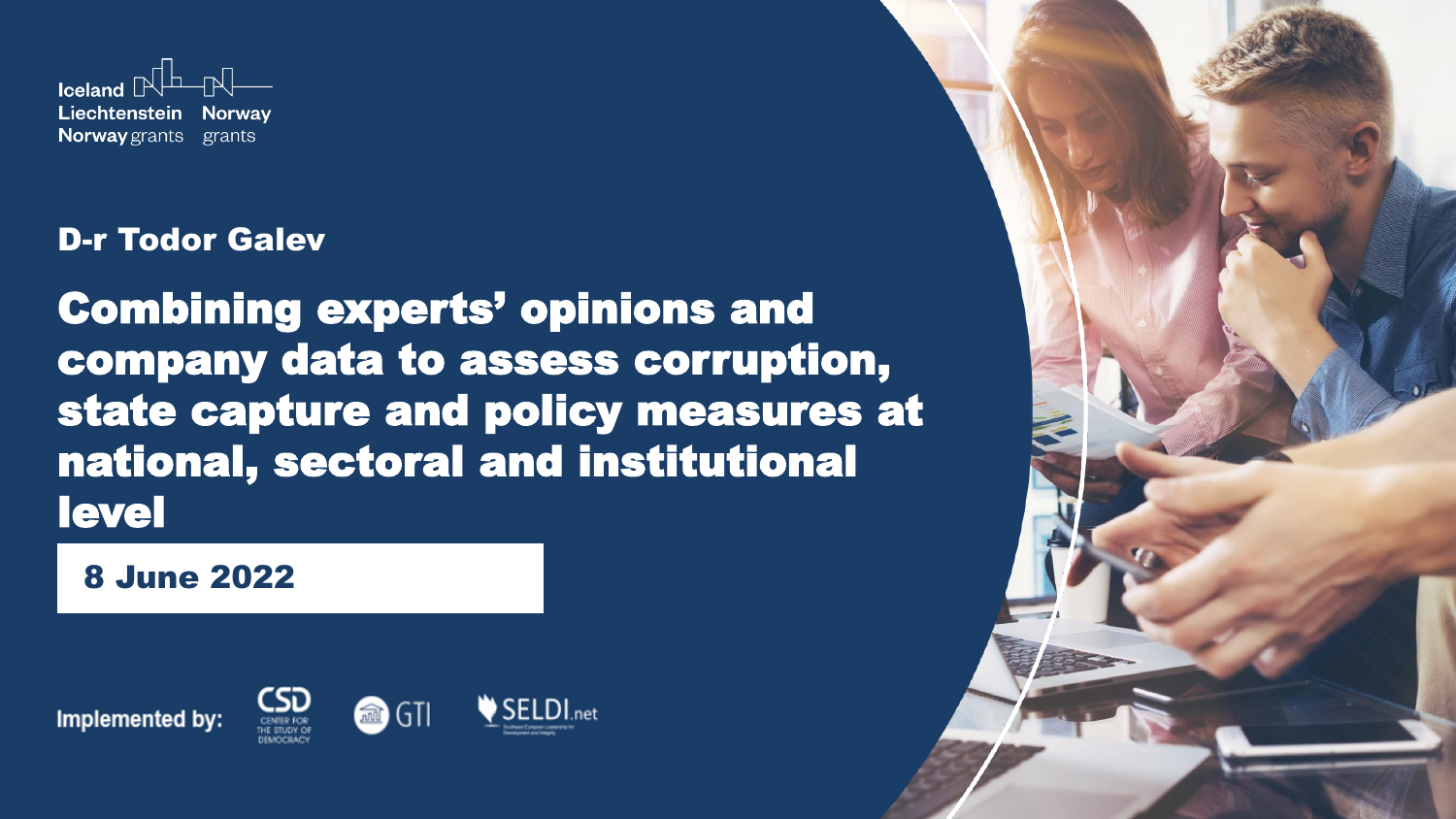

## State capture concept

Initially state capture is used to denote an evolution in the understanding of corruption, which is experienced by companies when they face problems as a result of policies, legislation, law enforcement or court decisions. (*Hellman, Jones & Kaufman, 2000*)

Gradually the concept of SC evolved to the understanding that it is an illegitimate monopolization of the governance and the economy.

> Hellman J., Jones G., Kaufmann D., *Seize the State, Seize the Day: State Capture, Corruption, and Influence in Transition Economies,* World Bank Policy Research Working Paper No. 2444, World Bank, Washington D.C., 2000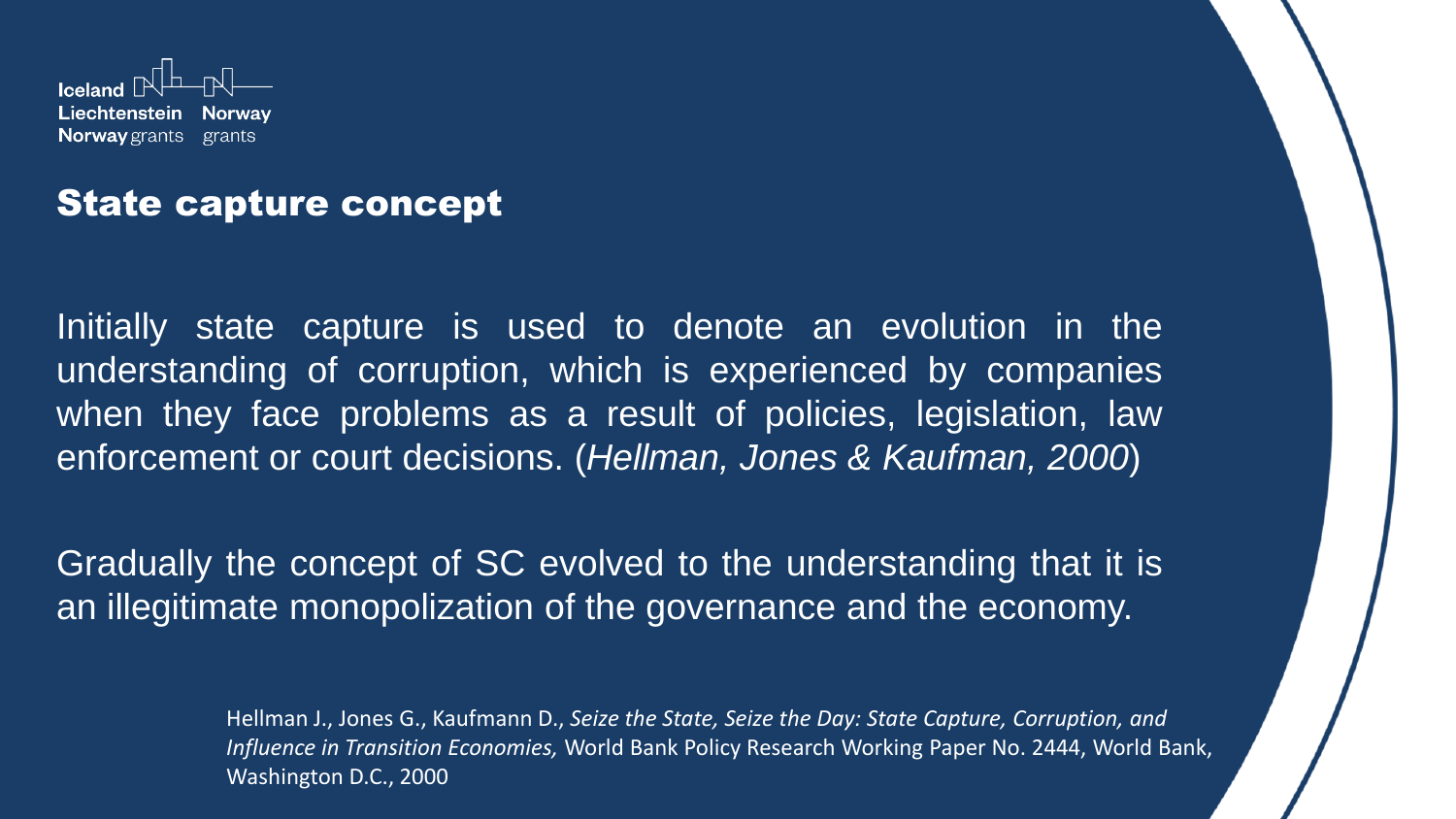

## SCAD approach

- "State capture" is defined as an exploitation of the power of government for private benefit in systematic and permanent manner, involving various forms of corruption and illegitimate activities;
- Captors: actors with privileged status, which enjoy undue advantages in economic and/or political terms;
- State capture is a hidden phenomenon;
- State capture affects public policies and thus, it leaves observable public traces or effects, which can be discovered by suitable pattern-finding methods;
- SCAD is designed to:
	- identify and measure state capture results and effects
	- recommend policy adjustments for improving the resilience of institutions to state capture pressure

Stoyanov, A., Gerganov, A., and Yalamov, T., *State Capture Assessment Diagnostics*, Sofia: Center for the Study of Democracy, 2019. /<https://go.csd.bg/scad>

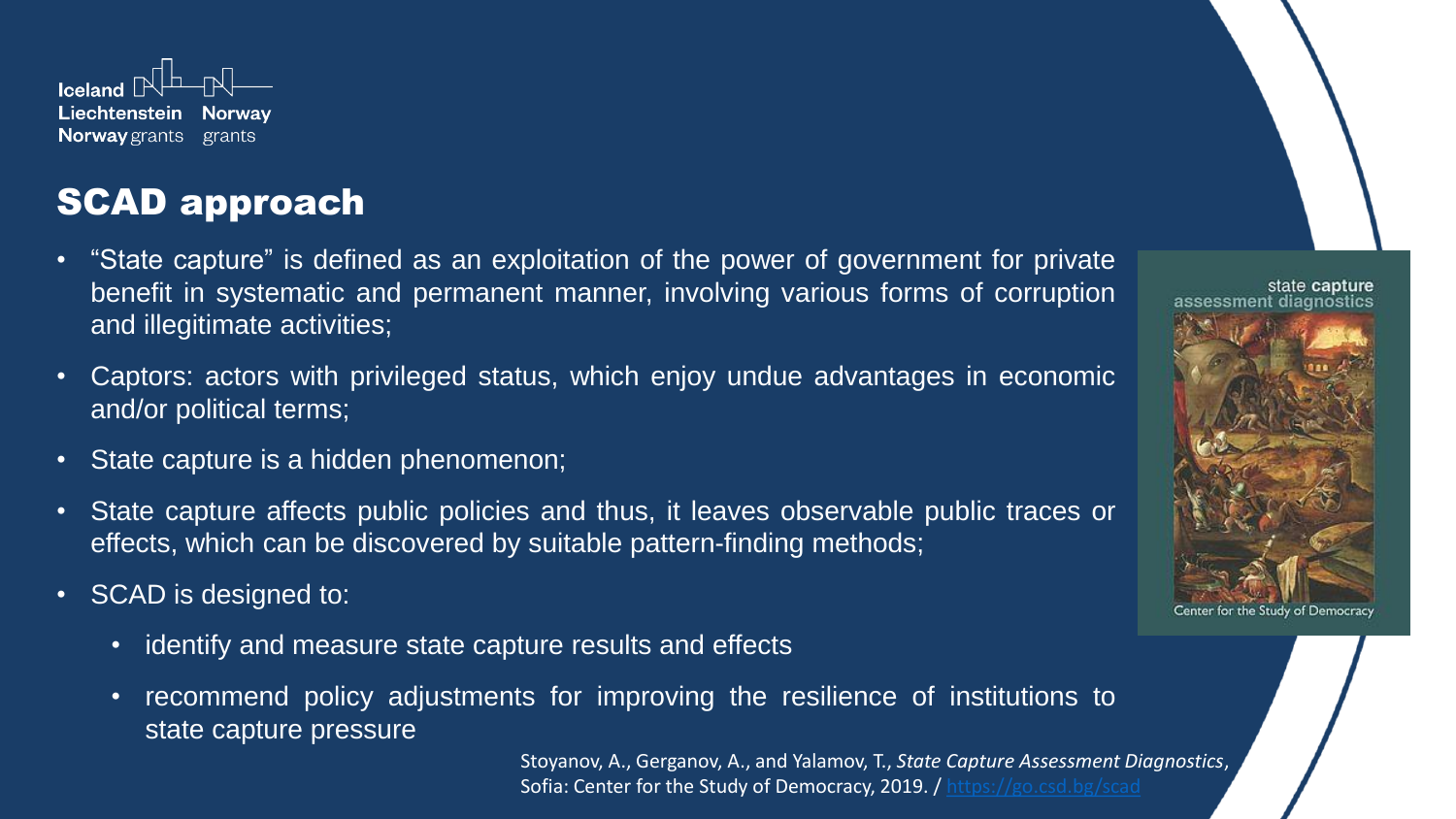

## SCAD analytical model



state capture assessment diagnostics

Center for the Study of Democracy

Stoyanov, A., Gerganov, A., and Yalamov, T., *State Capture Assessment Diagnostics*, Sofia: Center for the Study of Democracy, 2019. /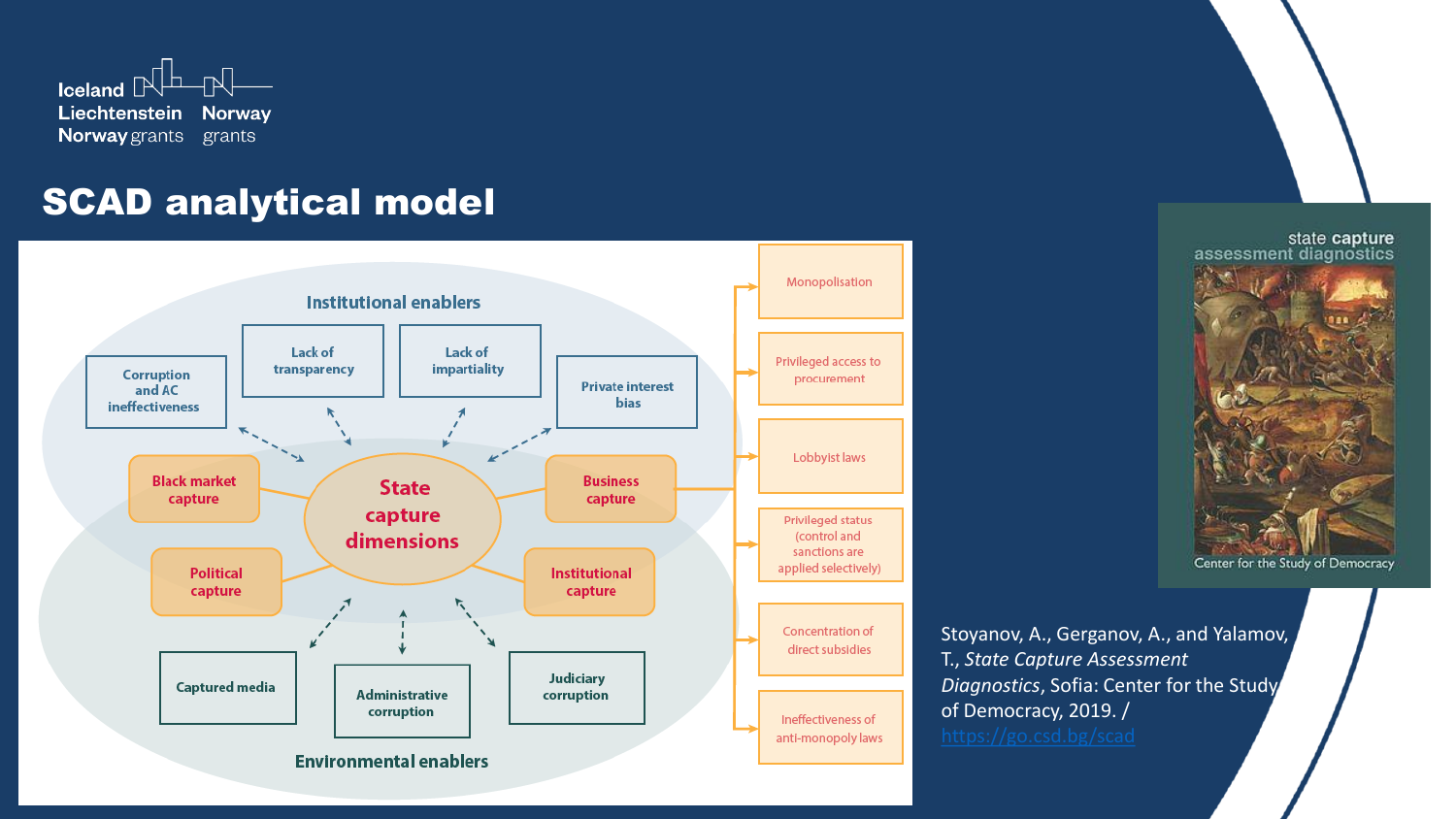

## SCAD on economic sector level

#### **Estimates at the national level**

• Capture of judiciary, media, key public organisations • Monopolisation of economic sectors

#### **Vulnerabilities at the sectoral level**

- Business state capture indicators
- Big data based red-flags
- Assessment of particular institution

#### Ad-hoc **investigations**

• Prevention • Sanctions

#### Design and implementation of general policies:

- $\bullet$  Rule of law
- Media freedom
- Justice system

Design and implementation of specific policies: · Sectoral or domain policies (e.g. on conflicts of interests)

· Institutional internal policies and measures

#### Investigations by: · law enforcement authorities

• regulatory and control institutions

Gerganov, A, Galev, T., and Todorov, B., *State Capture Deconstructed: Risk Measurement in Vulnerable Economic Sectors in Europe*, Sofia: Center for the Study of Democracy, 2021. / https://go.csd.bg/SCDeconstruct



Risk Measurement in Vulnerable Economic Sectors in Europe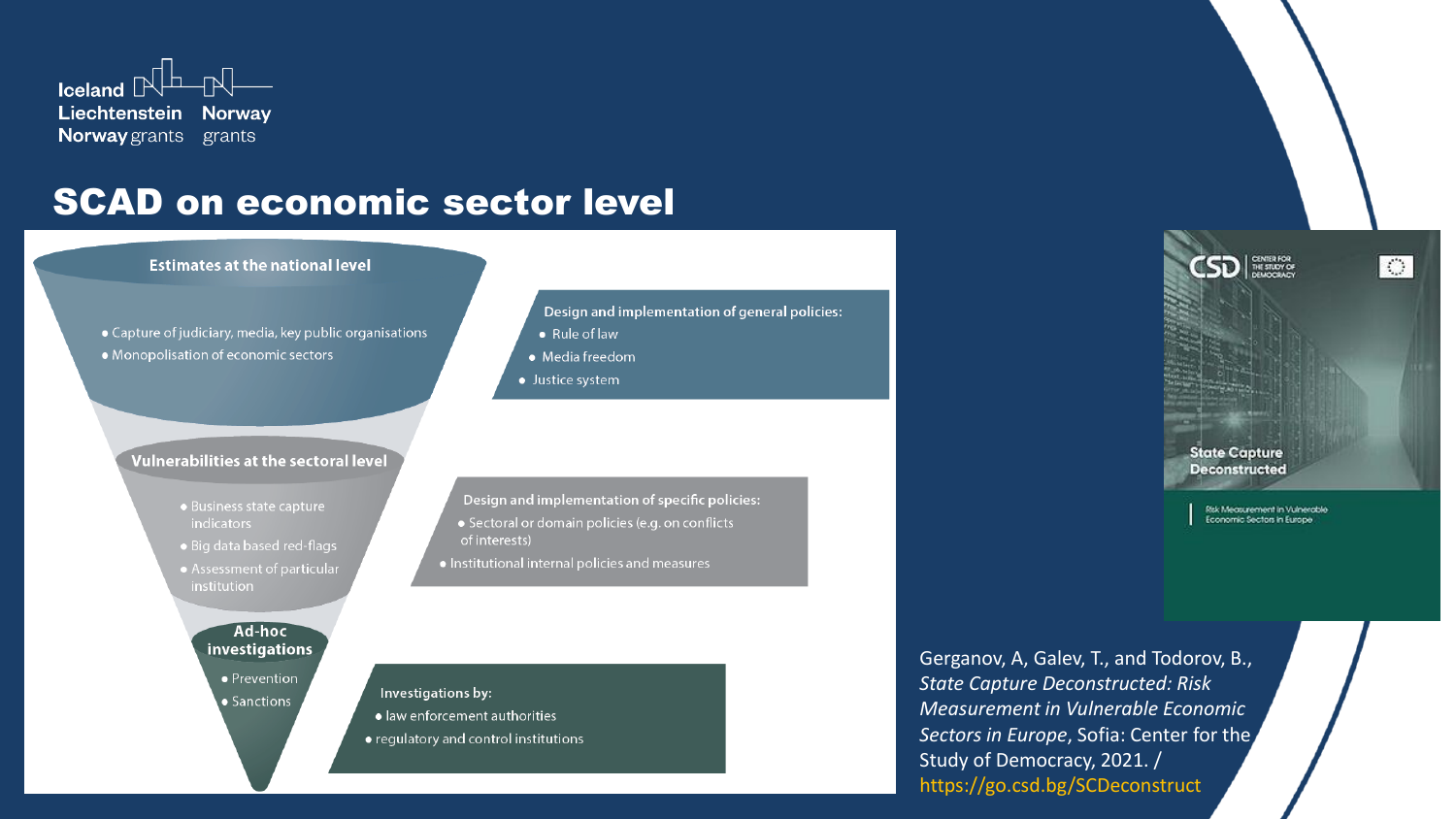

## SCAD – ESL: Complementing analyses



 $\mathsf{CSD}$   $\mathbb{R}$ ा **State Capture Deconstructed** Risk Measurement in Vulnerable Economic Sectors in Europe

Gerganov, A, Galev, T., and Todorov, B., *State Capture Deconstructed: Risk Measurement in Vulnerable Economic Sectors in Europe*, Sofia: Center for the Study of Democracy, 2021. / https://go.csd.bg/SCDeconstruct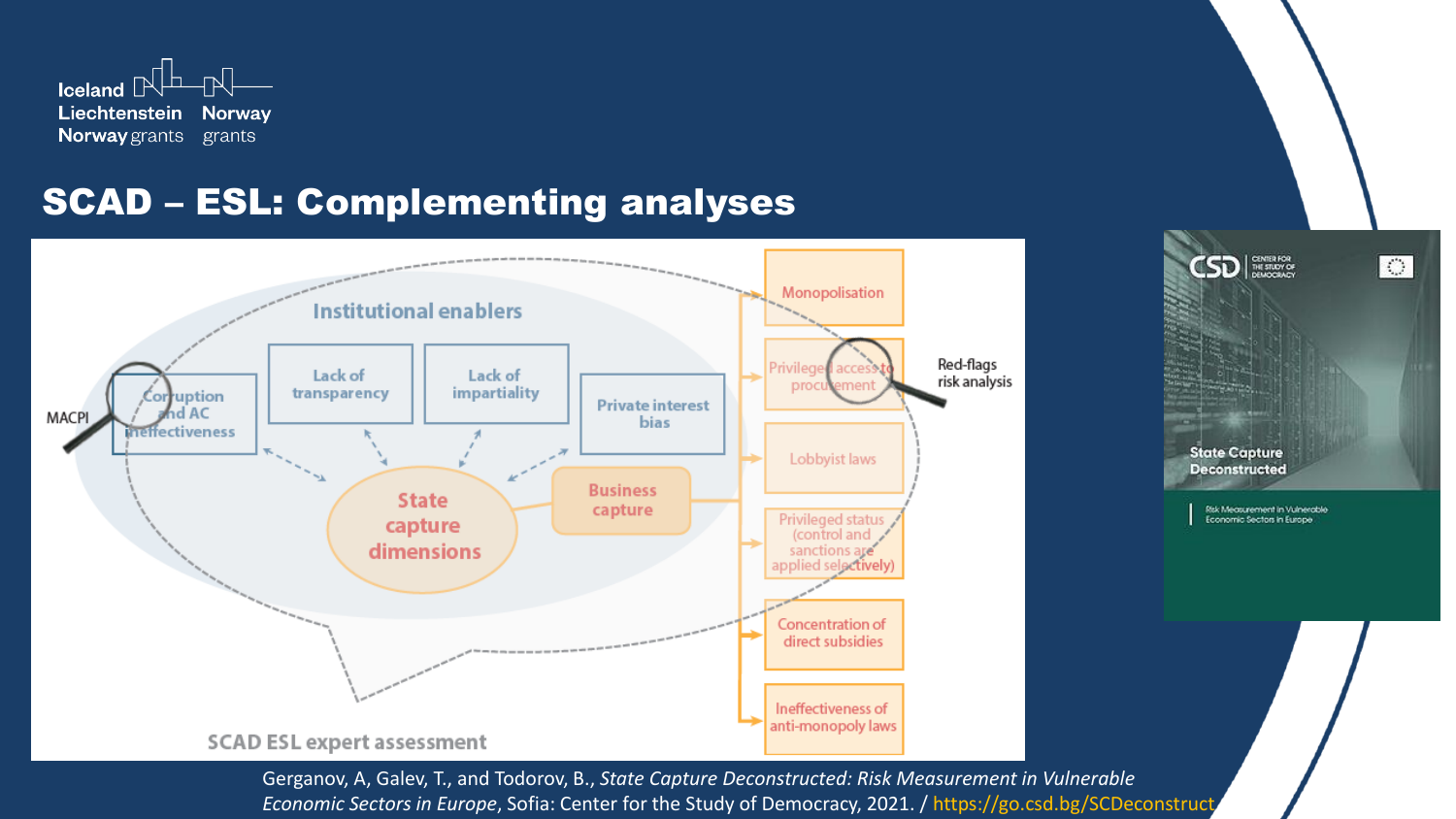

## SCAD – ESL methodology

- Practical instrument to empower policy makers, think-tanks, watch-dog organisations, investigative journalists, and researchers to monitor state capture pressure at the sectoral level.
- Designed to be:
	- replicable and scalable across other economic sectors and countries
	- applicable for both designing preventive measures and driving investigation of particular misbehaviour
	- valuable and usable for a broad group of stakeholders policymakers, civil society, watchdog organisations, investigative journalists, law enforcement officials, and researchers.

Gerganov, A, Galev, T., and Todorov, B., *State Capture Deconstructed: Risk Measurement in Vulnerable Economic Sectors in Europe*, Sofia: Center for the Study of Democracy, 2021. / https://go.csd.bg/SCDeconstruct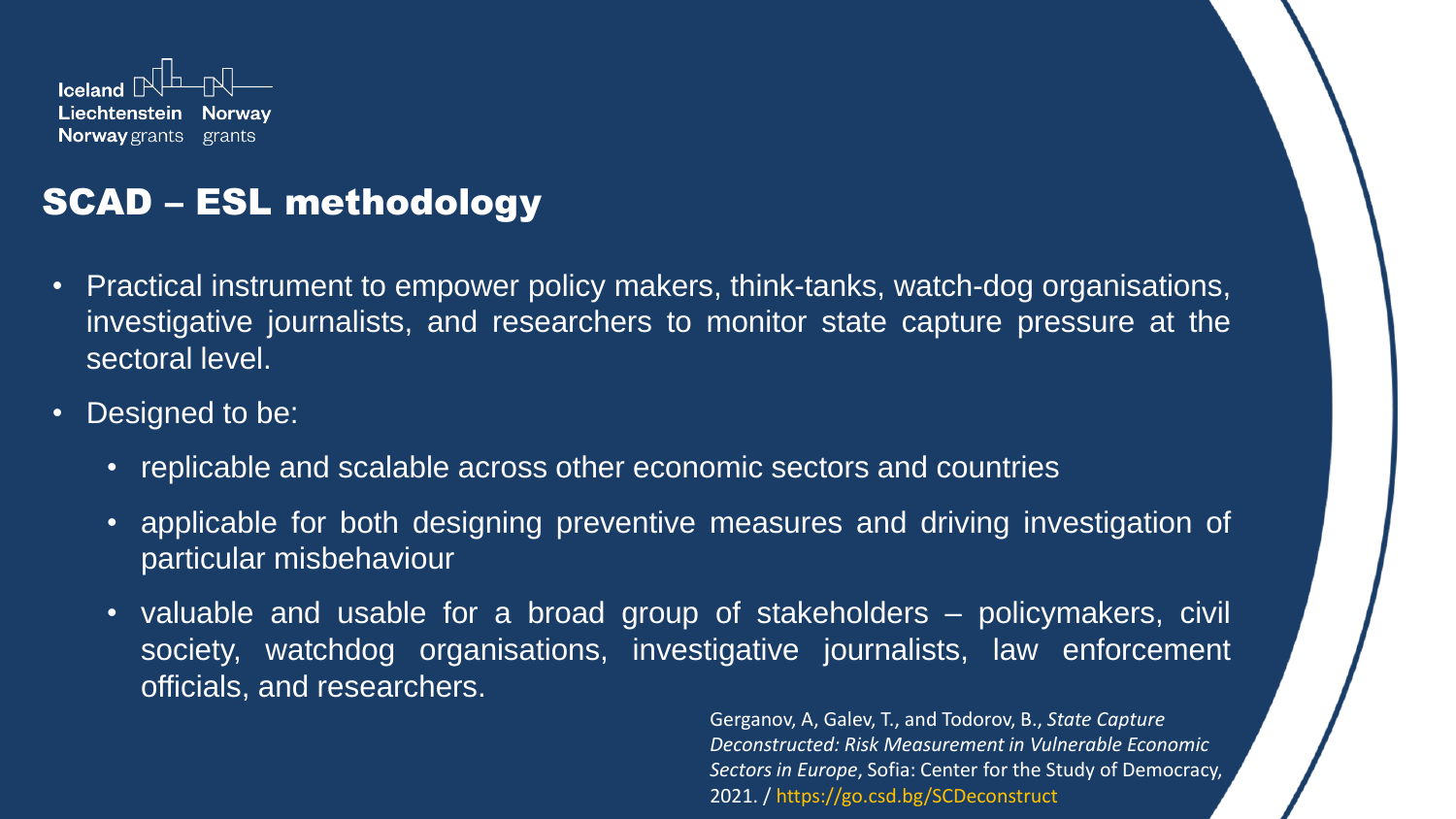

## SCAD – ESL benefits

- Sector specific characteristics of state capture
- Use of sectoral knowledge and know-how
- Addressing policy gaps on sectoral level

Gerganov, A, Galev, T., and Todorov, B., *State Capture Deconstructed: Risk Measurement in Vulnerable Economic Sectors in Europe*, Sofia: Center for the Study of Democracy, 2021. / https://go.csd.bg/SCDeconstruct